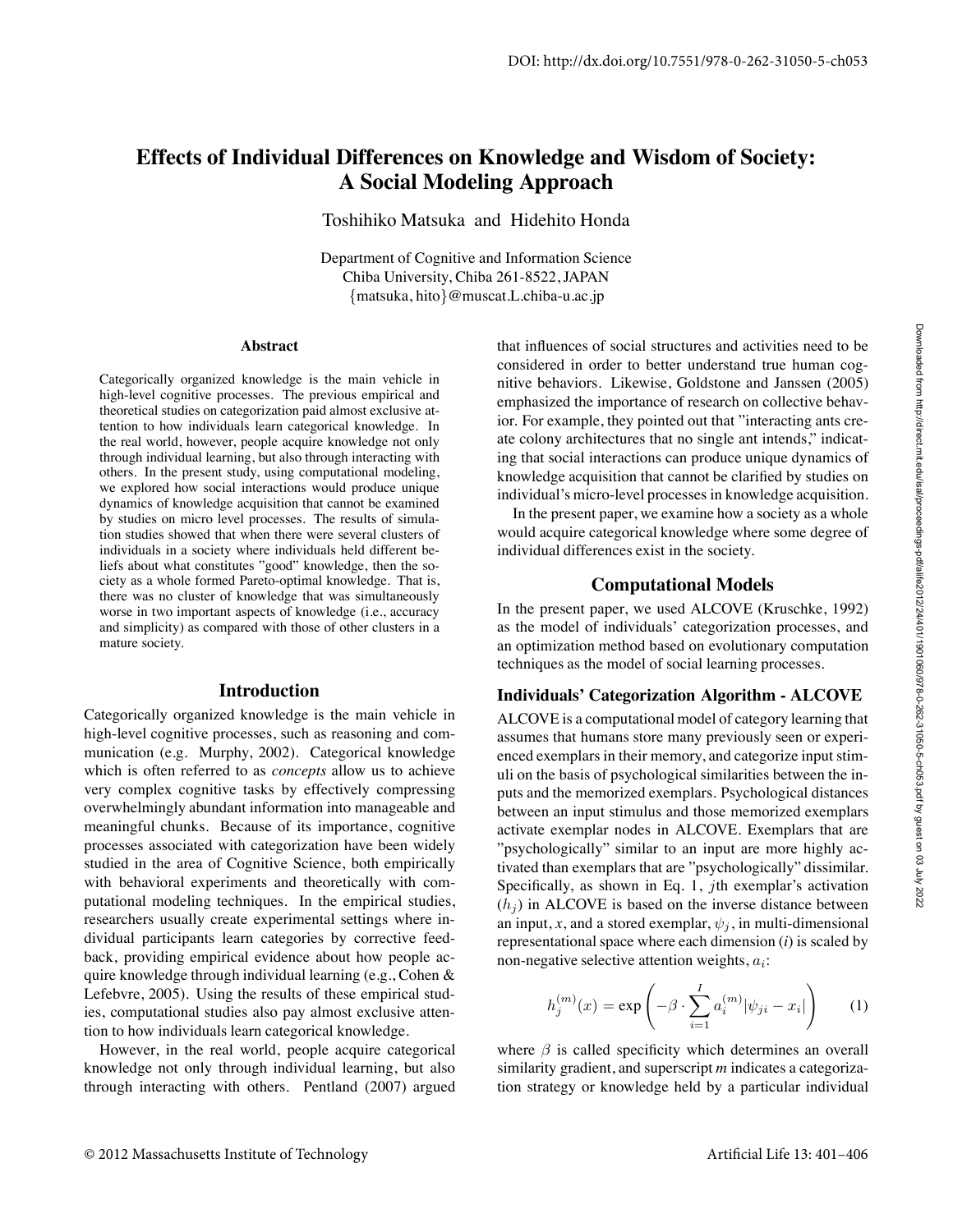$m$ . Because our learning algorithm is built on the basis of a stochastic optimization technique, dimensional attention weights take the following form to attain stability in the model's behaviors:

$$
a_i^{(m)} = \left(1 + \exp\left(-D_i^{(m)}\right)\right)^{-1} \tag{2}
$$

where  $D_i$  is a pseudo-attention weight that is being updated in learning (not as).

The exemplar activations are then fed forward to the  $k$ -th output node (e.g., output for category  $k$ ),  $O_k$ , weighted by  $w_{ki}$ , which determines the strength of association between exemplar  $j$  and output node  $k$ :

$$
O_k^{(m)}(x) = \sum_{j=1}^{J} w_{kj}^{(m)} h_j^{(m)}(x)
$$
 (3)

The probability of categorizing input instance *x* to category *C* is based on the activation of output node C relative to the activations of all output nodes:

$$
P(C|x) = \frac{\exp\left(\phi \cdot O_c^{(m)}(x)\right)}{\sum_k \exp\left(\phi \cdot O_k^{(m)}(x)\right)}.
$$
 (4)

where  $\phi$  controls decisiveness of the classification response. Higher  $\phi$  values cause more extreme decisions.

#### **Learning Algorithms**

**Overview of Learning Algorithm** In the present research we assumed that quite simple learning processes take place in a society. In particular, we assumed that people communicate and exchange their knowledge with others where each individual would combine his or her knowledge with that of another individual. We refer to this process as "Knowledge Combination." After combining knowledge, each individual is assumed to modify his or her own knowledge by randomly altering it. We refer to this process as "Knowledge Modification." Knowledge Combination and Modification together may be interpreted as formations of new hypotheses. Finally, we also assumed that each individual has their own belief about what constitutes "good" knowledge, and knowledge that is believe to be good will be kept by individuals and therefore by the society. We refer to this process as "Knowledge Selection."

In modeling the abovementioned learning strategies that take place within a society, we incorporated a type of Evolution Strategy (ES) techniques in the present research. An ES is a type of evolutionary computation method that is typically used for continuous parameter optimization. Knowledge Combination is achieved by what is called *crossover* in evolutionary computation literature in which randomly selected two individuals exchange their knowledge (i.e., parameters or coefficients in ES). Knowledge Modification is

achieved by a process called *mutation* in which a small random value drawn from the Normal distribution is added to each element of knowledge (i.e., parameter). After new knowledge is formed through Knowledge Combination and Modification, each individual assesses his or her own knowledge on the basis of self-defined knowledge utility. Knowledge with high utility values will be kept by individuals and the society, while that with low utility values will be discarded.

**Social structure** There are few assumptions about how a society is organized. We assumed that people have interactions with a limited number of individuals, forming clusters of individuals. In other words, our model of a society has a highly locally clustered structure like a small world network (Watts & Strogatz, 1998). Previous studies have shown that many real world networks have analogous network structure to a small world network. For example, collaboration networks of film actors (Watts & Strogatz, 1998), networks of scientific collaboration (Newman, 2001), and ownership links among German firms (Kogut & Gordon, 2001) are shown to be structured as small world networks.

We further assumed that the principle of homophily exists in a society such that people who have similar beliefs (about constitutes "good" knowledge) would have close relationships with each other and that those who have close relationships would learn from each other. This assumption has reasonable face validity as, for example, right-wing conservatives often omit what is being stated by left-wing liberals or vise versa. For the sake of simplicity we assumed that people exchange information only with people from the same cluster, meaning that there are several independent or segregated clusters in a society (thus, although there several local clusters within a society like a small world network, our model of a society is not organized as a small world network as individuals from different clusters are not connected). People within the same cluster have the similar beliefs about constitutes good knowledge, while different clusters of individuals possess different beliefs. Knowledge Combination and Knowledge Selection take place within clusters (Knowledge Modification takes place within individuals).

**Knowledge Combinations** In Knowledge Combination, randomly selected pairs of individuals within a cluster exchange information to form new knowledge. For the sake of simplicity, we use the following notation  $\{w^{(m)}, D^{(m)}\} \in$  $\boldsymbol{\theta}^{(m)}$ . The model utilizes discrete recombination for knowledge parameters (i.e.,  $\theta$ s). Thus,

$$
\theta_l^{(c)} = \begin{cases} \theta_l^{(p1)} & \text{if UNI} \le 0.5\\ \theta_l^{(p2)} & \text{otherwise} \end{cases}
$$
 (5)

where UNI is a random number drawn from the Uniform distribution. For self-adapting strategy parameters (i.e.,  $\sigma s$ ), intermediary recombination (simple arithmetic average) is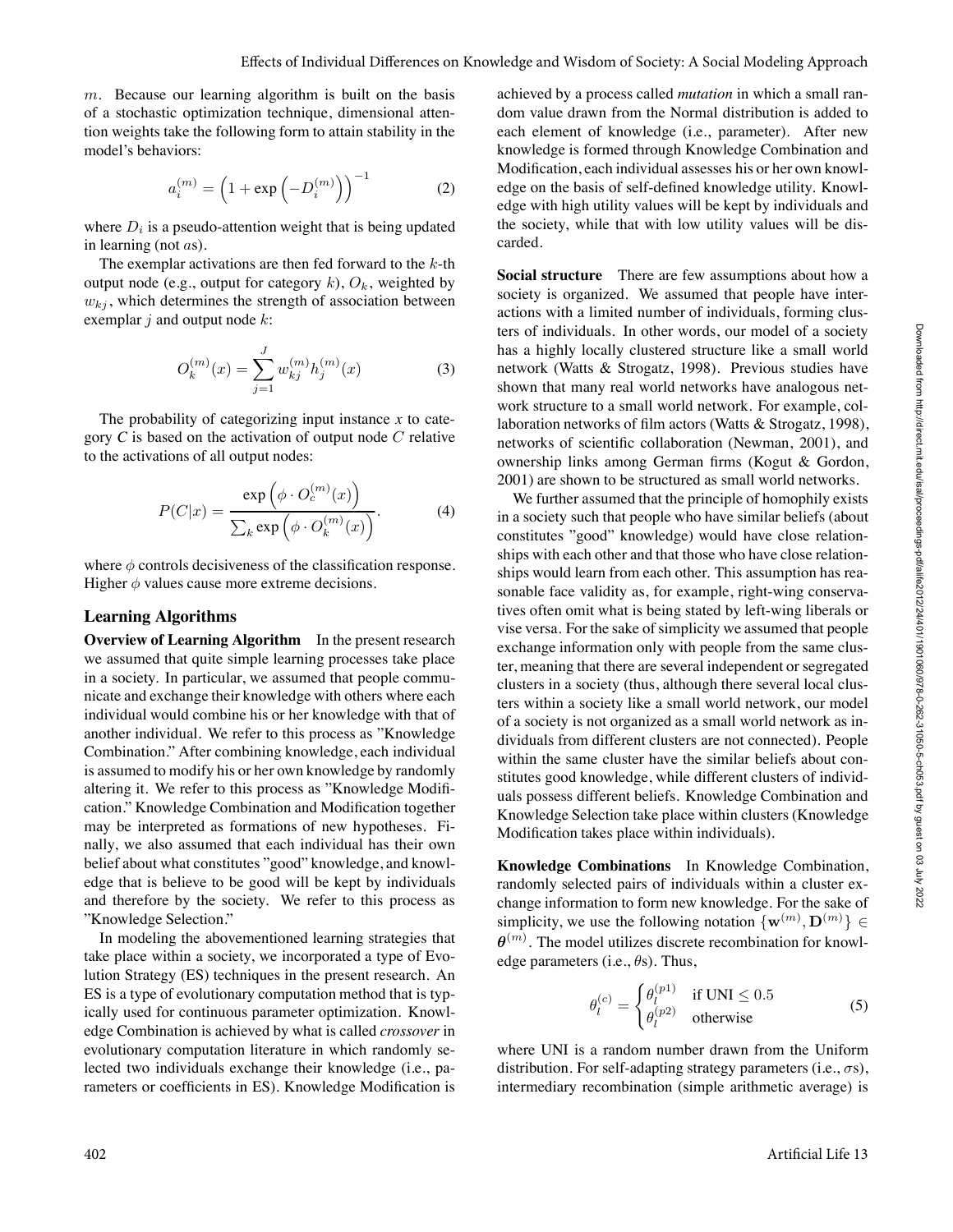used, thus  $\sigma_i^{(c)} = 0.5 \cdot (\sigma_i^{(p1)} + \sigma_i^{(p2)})$ . The parameters for self-adaptation are the parameters that define search widths (i.e., learning rates) for the parameters for knowledge (i.e., w, D). A unique search width is allocated to each association and attention weight within individuals so that sensitivity to objective hypersurface is individually tailored to meet his or her learning objectives.

This combination process continues until the number of new knowledge produced reaches the memory capacity of the model.

**Knowledge Modifications** After Knowledge Combination, each individual randomly modifies his or her knowledge, using a self-adapting strategy. Thus,

$$
\sigma_{\theta_l}^{(m)}(t+1) = \sigma_{\theta_l}^{(m)}(t) \cdot \exp(N(0,\gamma)) \tag{6}
$$

$$
\theta_l^{(m)}(t+1) = \theta_l^{(m)}(t) + N(0, \sigma_{\theta_l}^{(m)}(t+1)) \tag{7}
$$

where *t* indicates time, *l* indicates parameters,  $\gamma$  defines search width (via  $\sigma$ 's), and  $N(0, \sigma)$  is a random number drawn from the Normal distribution with the corresponding parameters.

#### **Knowledge Selection**

We assumed that there are two "universally" important elements in determining utility of knowledge on categorization. One is accuracy and the other is simplicity. Everyone, regardless of his or her belief about what constitutes good knowledge, evaluates his or her knowledge on the basis of those two elements. However, individuals from different clusters differently weight the importance of those two elements. In the present research we operationally define different beliefs by different sets of weight vectors

**Accuracy (inaccuracy)** In the model, inaccuracy (thus accuracy) of a particular set of parameters (knowledge) is estimated based on a set of all unique exemplars in a training set (i.e., errors in batch learning). Thus, knowledge inaccuracy is given as follows:

$$
E(\boldsymbol{\theta}^{(m)}) = \sum_{n=1}^{N} \sum_{k=1}^{K} \left[ d_k^{(n)} - P\left(k|x^{(n)}\right) \right]^2 \tag{8}
$$

where superscript *n* indicates a particular input-output pair, *N* is the number of unique training pairs, and  $d_k$  is the desired output value ('1' if for  $k$  is a correct category, and 0 otherwise) for category k, and  $P(k|x^{(n)})$  is a probably that input  $x^{(n)}$  being categorized as k. The desired output values are assumed to be obtained individually and thus Knowledge Inaccuracy is individually estimated.

For modeling individual learning processes, a batch learning method may be not psychologically valid (e.g., Matsuka, Sakamoto, Chouchourelou, & Nickerson 2008). In order to more precisely model individual's learning processes, this

inaccuracy function can be easily extended to include a retrospective verification process (e.g., Matsuka, et al., 2008) that simultaneously accounts for laws of learning and forgetting (Anderson & Schooler,1991).

**Simplicity (complexity)** There are two separate elements that defines knowledge simplicity (complexity), one based on association weights and other based on attention weights. The complexity measure based on association weights is as follows:

$$
Comp_w^{(m)} = \sum_{kj} \left( w_{kj}^{(m)} \right)^2 \tag{9}
$$

This complexity measure simply signify absolute magnitudes of association weights. Thus, when exemplar nodes and category nodes are weakly associated in general, this measure tends to be small. This measure does not directly take into account the number of exemplars memorized and utilized. On the other hands, the complexity measure for attention weights take into account the number of feature dimensions being attended.

$$
Comp_a^{(m)} = \sum_i \frac{\left(a_i^{(m)}\right)^2}{\left(a_i^{(m)}\right)^2 + \sum_{l=1}^I \left(a_l^{(m)}\right)^2} \qquad (10)
$$

This measure tends to be small when a smaller number of feature dimensions is selectively attended. Note that this measure is estimated based on selective attention weights as, but not pseudo-selective attention weights Ds.

The overall knowledge complexity is the sum of two complexity measures, thus  $Comp(x^{(m)}) = Comp_w^{(m)} +$  $Comp_a^{(m)}$ 

**Individual Differences in Learning Objectives** Although we assumed that all individuals take both accuracy and simplicity into account in learning, there are some individual differences in weighting those two elements. We consider the difference in weights corresponds to difference in their beliefs. We define  $v_E^{\kappa}$  as a scaler weighting for relative importance of Knowledge Inaccuracy, and  $v_{comp}^{\kappa} = 1 - v_{E}^{\kappa}$ for Knowledge Complexity.

Using these weights and Knowledge Inaccuracy and Complexity measures, we let

$$
F\left(x^{(m)}\right) = v_E^{\kappa} E\left(x^{(m)}\right) + v_{comp}^{\kappa} Comp\left(x^{(m)}\right) \quad (11)
$$

as an overall fitness value of knowledge for a given belief (a particular Inaccuracy - Complexity weighting vector).

#### **Simulation**

In order to explore how social interactions would produce unique dynamics of knowledge acquisition, two simulation studies were conducted. In both simulation studies, the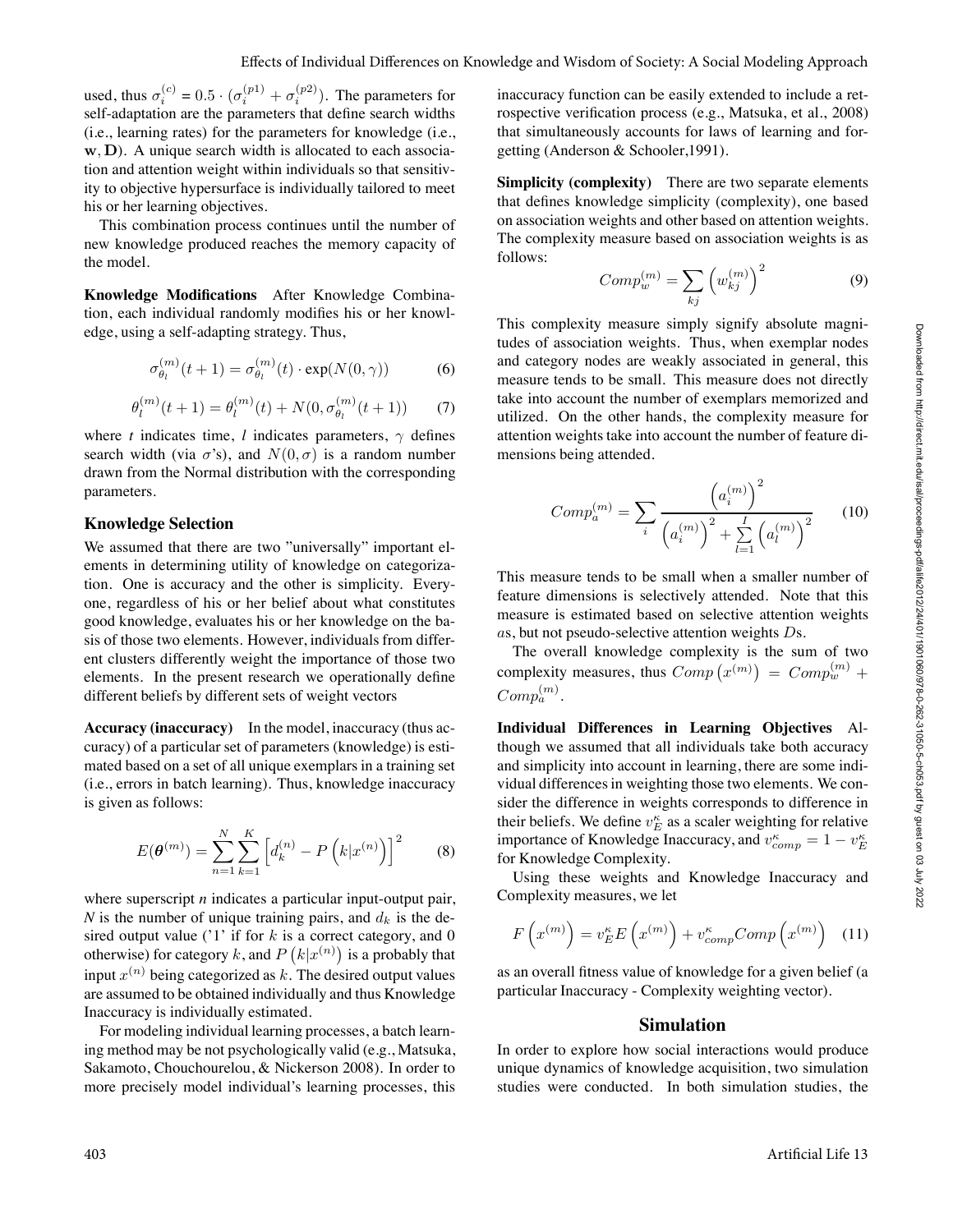Table 1: Schematic representation of stimulus set used in Simulation 1

| Cat | D <sub>1</sub> | D2       | D <sub>3</sub> | $\mathcal{A}$ |
|-----|----------------|----------|----------------|---------------|
|     | 1              | 1        | 1              | 0             |
| А   | 1              | 0        | 1              | 0             |
| А   | 1              | $\Omega$ | 1              | 1             |
| А   | 1              | 1        | 0              | 1             |
| А   | 0              | 1        | 1              | 1             |
| B   | 1              | 1        | 0              | $\theta$      |
| B   | 0              | 1        | 1              | $\Omega$      |
| B   | 0              | 0        | 0              | 1             |
| в   | 0              | 0        | 0              | 0             |

model, thus, a society was given simple categories to learn. In Simulation 1, we examined characteristics of knowledge acquired by the society as a whole, using a stimulus set from a classical study (Medin & Schaffer, 1978). Simulations 2 was conducted to confirm the results of Simulation 1 and to propose a new way to analyze the properties of category structures.

### **Simulation 1**

**Method** Table 1 shows schematic representation of stimulus set, which was adapted from Medin & Schaffer (1978). The model was run in a simulated training procedure with 500 trial blocks (generations), where each block consisted of a random presentation of the nine unique training exemplars (see Table 1) exactly once, in order to learn the categories. The model parameters were arbitrary selected:  $\beta$  = 2.0,  $\phi = 3.0$ ,  $\gamma = 0.1$ . There were 50 clusters within which there were 10 simulated individuals, thus there were a total of 500 individuals in Simulation 1. The scaler weights that define relative importance for Knowledge Accuracy (i.e.,  $v_E^{\kappa}$ ) were evenly spread from 0 and 1 for the 50 clusters (i.e., 0.000, 0.0204, 0.0408, ..., 1). Note that the weight for Knowledge Complexity was 1 minus Knowledge Accuracy  $(v_{comp}^{\kappa} = 1 - v_{E}^{\kappa}).$ 

**Results and Discussion** Figure 1 shows characteristics of knowledge acquired by individuals in a society, where each dot represents knowledge acquired by one individual and knowledge characteristic of every individual is plotted. The vertical axis represents error (i.e., Knowledge Inaccuracy), while the horizontal axis represents Knowledge Complexity. The figure shows that there was a great degree of individual differences in acquired knowledge. Some individuals acquired very accurate knowledge at the cost of complexity, while others acquired very simple knowledge at the cost of accuracy. It also shows that the society as a whole formed Pareto-optimal knowledge. That is no individual acquired knowledge that was worse in both Knowledge Inaccuracy and Knowledge Complexity as compared with those of other individuals, or no individual acquired knowledge



Figure 1: Results of Simulation 1. This figure shows characteristics of knowledge acquired by a society, where each dot represents knowledge acquired by one individual. Some individuals acquired very accurate knowledge at the cost of complexity, while others acquired very simple knowledge at the cost of accuracy. The results shows that the society as a whole formed Pareto-optimal knowledge.

that was better in both Knowledge Accuracy and Knowledge Simplicity as compared with others. The results can be interpreted as that a society would acquire cluster of knowledge that exceed at least one important aspect of knowledge when there are individual differences in beliefs and values and when individuals learn from others who share similar beliefs and values. This result was not surprising, because our model resembles one of multi-objective evolutionary optimization methods called vector evaluated approach (Deb, 2001). The resemblance may indicate that the principle of homophily (i.e., people who have similar beliefs tend to have close relationships with each other) and individual differences together can lead a society to acquire and hold paretooptimial knowledge.

Another interesting result was that there were some individuals who did not have any clue about categories (i.e., individuals whose knowledge accuracies were at the chance level). Although it may sound a bit odd that some individuals did not learn this type of simple categories, the result is very much expected because those individual did not care about how accurate their knowledge was (i.e,  $v_E^{\kappa} = 0$ ) as long as their knowledge was at a minimum complexity  $(v_{comp}^{\kappa} = 1)$ . This type of individuals is uncommon in a society - some people are ignorant about certain things. Using a social simulation approach, we were able to reproduce a wide variety of individuals with different types of knowledge about categories.

### **Simulation 2**

Simulations 2 serves two purposes. One is to confirm the results of Simulation 1. The other is to propose a new way to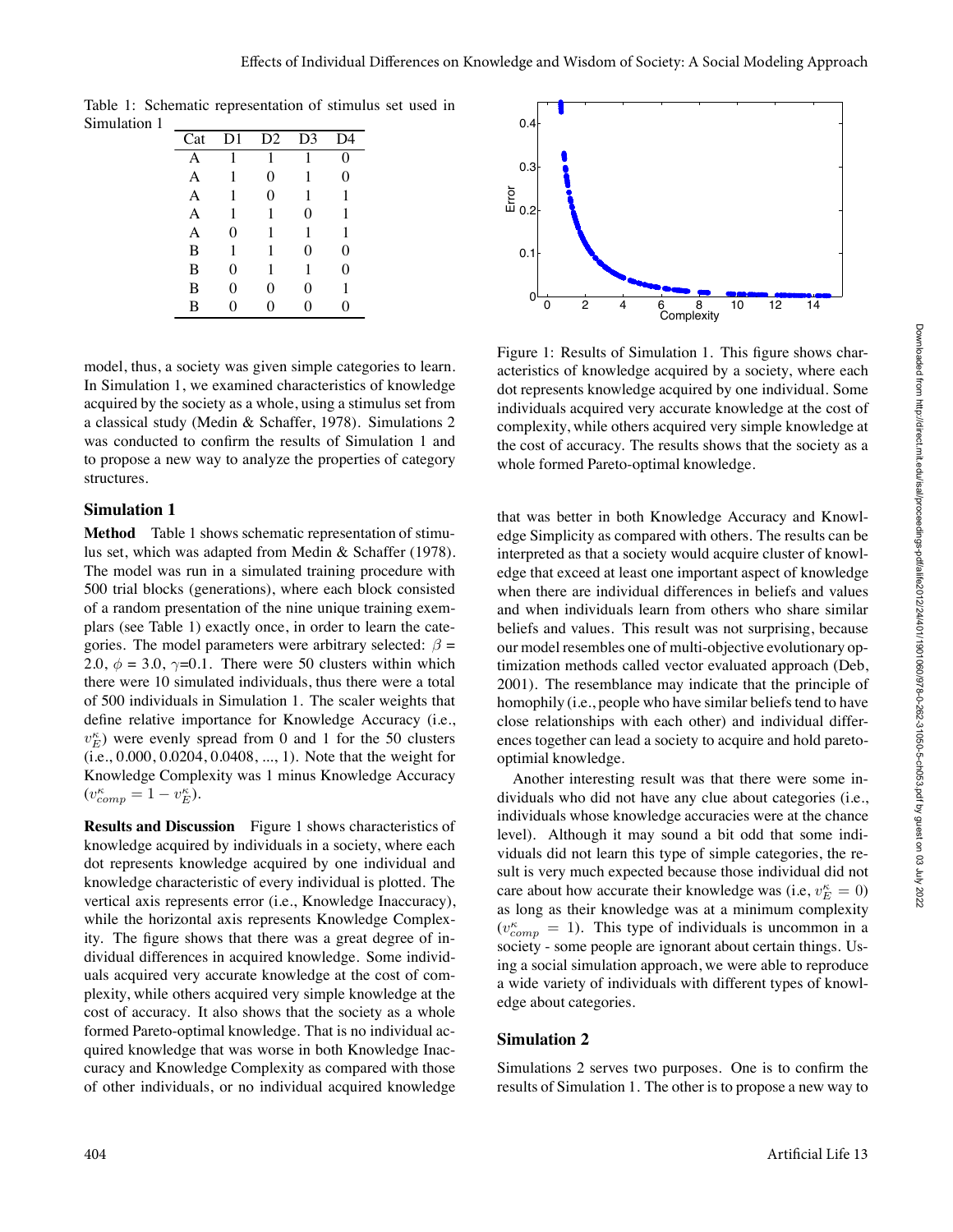Stimulus Features | Category Types Dim1 Dim2 Dim3 T1 T2 T3 T4 T5 T6 1 1 | A A A A A A 1 1 2 | A A A A A B 1 2 1 | A B A A A B 1 2 2 | A B B B B A 2 1 1 | B B B A B B 2 1 2 | B B A B B A 2 2 1 | B A B B B A 2 2 2 | B A B B A B

Table 2: Schematic representation of stimulus set used in Simulation 2

analyze the properties of category structure and/or cognitive demands required by learning categories.

**Method** Table 2 shows schematic representation of stimulus set, which was adapted from Shepard Hovland & Jenkins (1961). These six categories differ their complexities for correct categorizations. The results of previous empirical studies showed (Nosofsky, Gluck, Palmeri, McKinley, Glauthier, 1994; Shepard et al., 1961) that Type 1 (T1) was the easiest to learn to classify, followed by T2, T3, T4, T5, and T6 being the most difficult, where the differences in difficulties for T3, T4, and T5 were not statistically significant. Because T3, T4, and T5 were not statistically significant, we used only T3 among those three categories in Simulation 2. T1 was easiest to learn, probably because it only requires a simple one-dimension rule for a correct categorization (i.e., an input stimulus is "Category A," if Dim is "1," or "Category B," if "2"). T2 can be considered as XOR-logic, described by Dimensions 1 and 2. T3 is one-dimensional rules with two exceptions (one for each category) where recognition of the exceptions requires consideration of all three feature dimensions. T6 was the most complex as it requires memorization of many if not all exemplars.

The model was run in a simulated training procedure with 500 trial blocks, where each block consisted of a random presentation of the eight unique training exemplars (see Table 2) exactly once, in order to learn the category. The parameter values in Simulation 2 were identical to Simulation 1. There were 50 clusters within which there were 10 simulated individuals, thus there were a total of 500 people in Simulation 2.The weights that define relative importance for Knowledge Accuracy were evenly spread from 0 and 1 for the 50 clusters.

#### **Results and Discussion**

Figure 2 shows characteristics of knowledge acquired by individuals in a society, where each dot represents knowledge acquired by one individual. As in Simulation 1, some individuals acquired very accurate knowledge at the cost of

complexity, while others acquired very simple knowledge at the cost of accuracy, resulting in Pareto-optimal knowledge acquisition by a society in Simulation 2. This confirms that the principle of homophily and individual differences together can lead to acquisition of pareto-optimal knowledge by a society.

Four separate pareto-front lines were resulted from learning four categories. Given that the simulated learning processes were minimization problems (minimizing Knowledge Inaccuracy and Complexity), a line that is closer toward 0s in both objectives represent a category that is easier to learn, where easiness is defined by complexity relative to inaccuracy or vice versa. Thus, Simulation 2 replicated the order of difficulties for those categories suggested by empirical (Nosofsky et al., 1994; Shepard et al., 1961) and theoretical studies (e.g. Feldman, 2003). This implies that our simulation method can be used as a tool to analyze characteristics of category structures and/or to evaluate psychological validities of models of categorization or category learning. In fact, when a typical prototype model, which assumes that people hold one prototype for each category and categorize an input on the basis of psychological similarities between the input and the prototypes, was used for simulations, T3 was found to be "easier" to learn than T2, being inconsistent with empirical findings. This result suggests that a typical prototype model of categorization is inadequate in describe real human cognitive behaviors.

What is prominent our approach is that, unlike traditional theoretical approaches that are built on the basis of normative accounts (i.e., how human *should* think or behave), it can incorporate even subjective beliefs and attitudes into objectives of learning as long as they are consistent with real human cognitive behaviors. In other words, a social category learning simulation paradigm that incorporate the principle of homophily and individual differences is an effective exploratory tool in examining the nature of our bounded cognitive rationality and cognitive demands required by realistic contexts and situations.

#### **Conclusion and Future Directions**

Categorically organized knowledge is inarguably the main vehicle in high-level cognition. Unlike previous studies which primally focus on individual learning processes, we examined learning processes that take place in a society. In so doing we assumed that the principle of homophily (i.e., people who have similar beliefs tend to have close relationships with each other) and individual differences exist in a society. In two simulation studies that incorporated those two characteristics, we found that the society would acquire pareto-optimal knowledge, such that no cluster of knowledge that was worse in two important aspects of knowledge (i.e., accuracy and simplicity) as compared with those of other clusters.

In addition, our social category learning simulation was